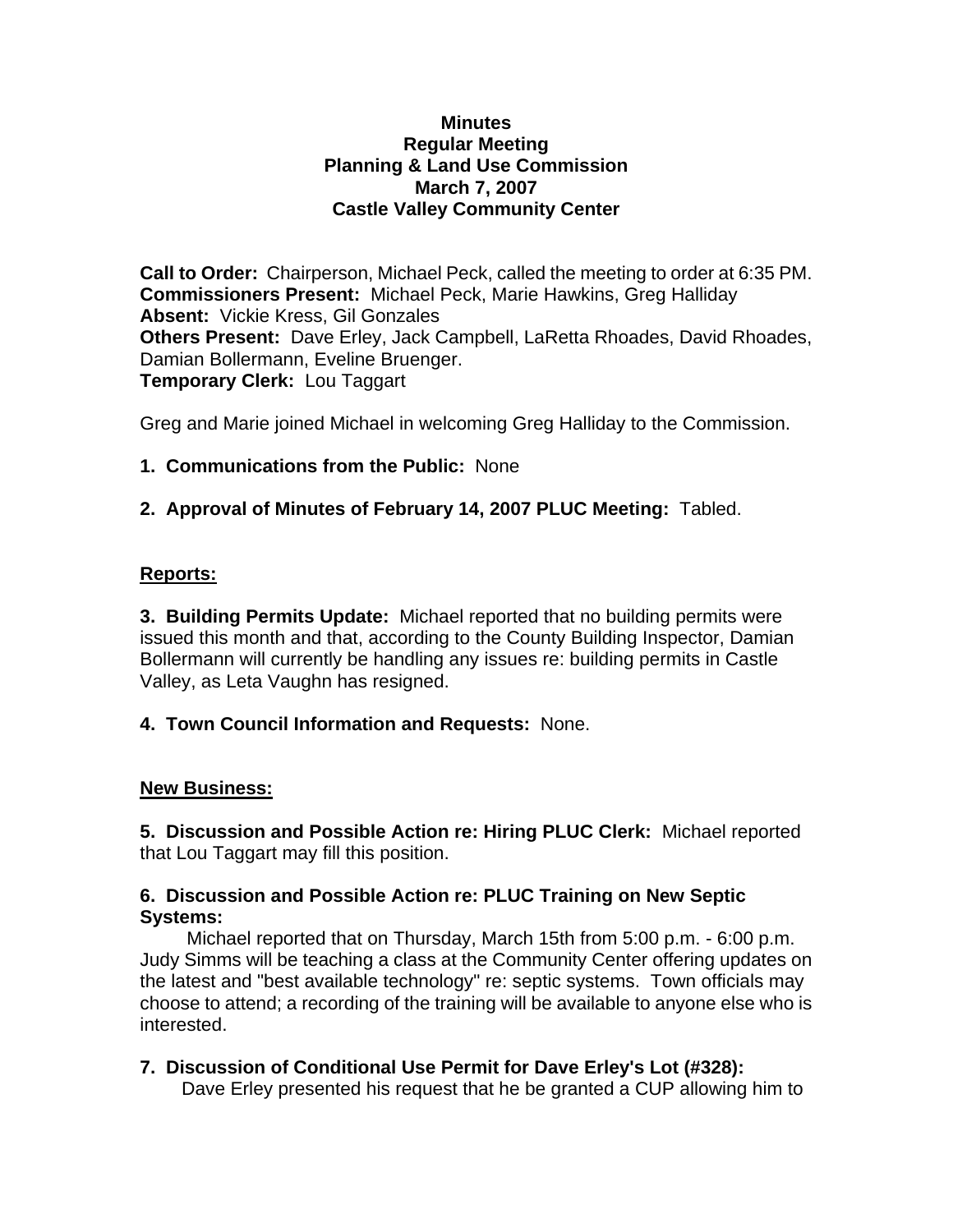erect a windmill to aerate a multi-use pond which was built on his property last year. Dave said that he has been using a process involving bacteria to aerate the pond and keep it clean and fresh, but this is a short-term solution. He said that he has been advised by experts in the field not to use solar to power the necessary equipment, that it would be best to use a windmill. Dave would like the windmill to be at least 20 ft. tall, as anything shorter would not be as efficient. The metal finish would be matte, and could be brown or forest green. He said the windmills don't even have a decible rating because they're so quiet. He pointed out that it could also be advantageous for the town to have access to a large water source at the upper end of the valley. Michael pointed out that during the last big fire in the upper part of the valley a pond would have been very beneficial.

 Discussion then ensued: Dave's neighbor, Eveline Bruenger said that she is very concerned about the windmill being an eyesore because it wouldn't fit in with the landscape. She said it's not the noise issue that concerns her - it's the visual impact. Michael suggested the pole be 16 ft. instead of 20 ft. tall. Dave expressed disappointment with this suggestion Greg pointed out that there's not much difference between 16 ft. and 20ft. re: any negative visual impact, whereas the extra 4 ft. would generate lots of additional power. Jack Campbell pointed out that residents are allowed to build houses that are 30 ft. tall. Dave said that almost any community in America and Canada allows windmills and Marie added that you see windmills all over the west providing energy.

 Dave said that he has thought about the issue on multiple levels and is willing to be flexible and work with Eveline on a compromise. He's willing to pay to have the windmill powder-coated so it doesn't shine, and will even have it painted a camouflage color if that helps, but he does want it to be 20 ft. tall. Michael suggested that Eveline and Dave get together and that Eveline learn exactly what the windmill will look like, etc. and that Dave go to Eveline's property to better understand her concerns. Both agreed. Dave asked if the CUP request could be tabled until next month. A motion was made to withhold approval of the CUP pending Dave and Eveline resolving the issue before the March 21st Town Council meeting. The motion was carried. Eveline accepted some printed material from Dave to review.

### **Old Business:**

**8. Discussion of the Public Survey re: the Castle Valley General Plan:** The following subjects were addressed:

*A. Number of Surveys to be Mailed to Each Household:* Marie suggested that, to be fair, each adult in a household should receive a survey because we're supposed to be surveying people, not lots, and household members may not share the same views.

Michael said that doing this would double the cost of the survey to approximately \$2,000. Greg suggested adding the line: "If you want to submit more than one survey in your household, make a copy for yourself and submit it." He also pointed